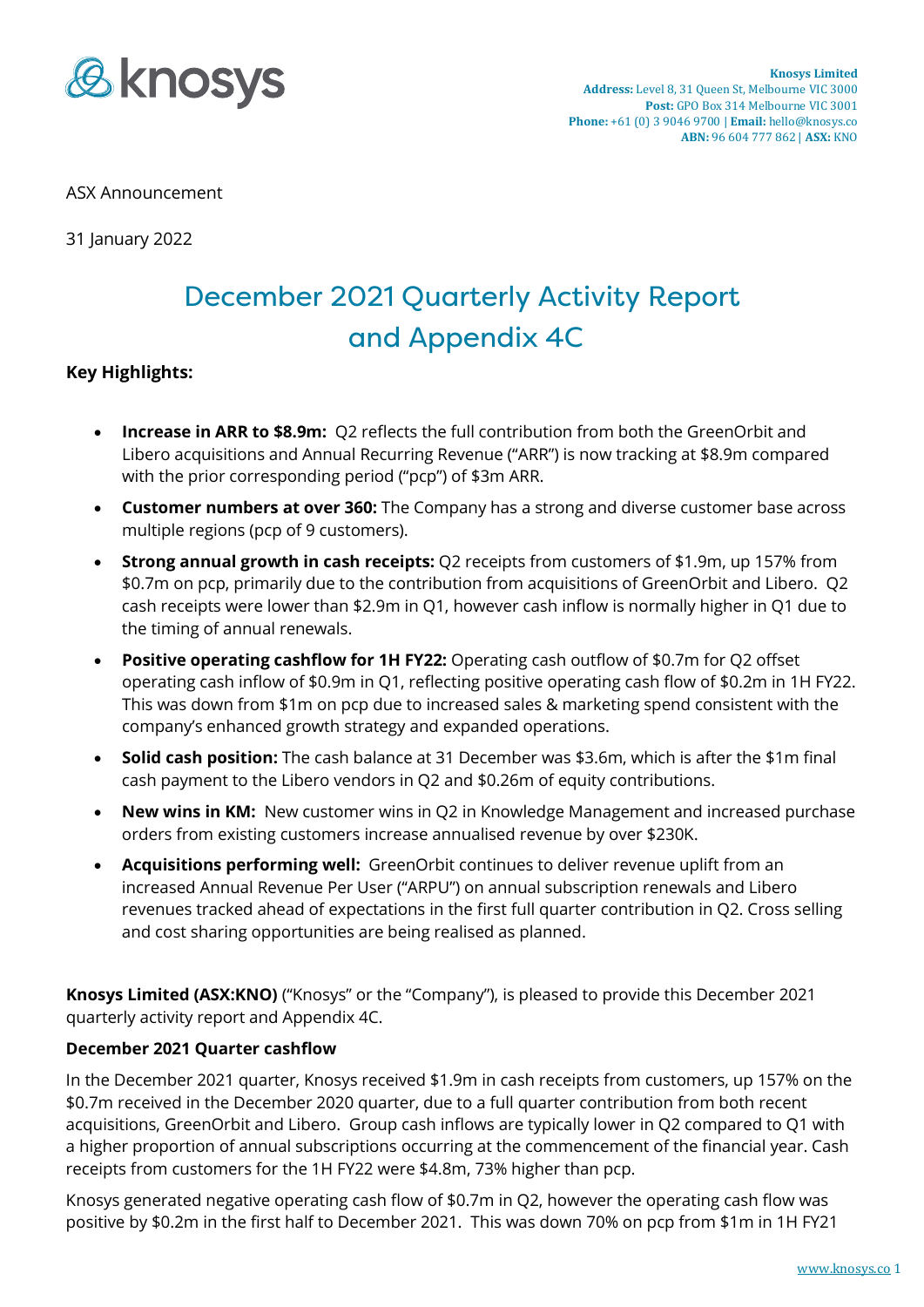

due to increased spend on sales & marketing and expanded operational costs following the two acquisitions and consistent with the company's enhanced growth strategy. Staff costs increased to \$1.7m in Q2, reflecting the full employee cost base for the combined KIQ, GO and Libero businesses.

#### **Full quarter contribution from acquisitions**

The Q2 results include a full quarter contribution from Libero, acquired on 31 August 2021. The December 2021 ARR below includes the diversified revenue streams of all three pillars of the Knosys multi-SaaS product offering, Knosys Knowledge IQ, GreenOrbit Intelligent Intranet and Libero Library Management Software. Knosys is building on this strong base of recurring revenue.

The consolidated business has over 360 customers (pcp of 9 customers), principally across Australia, US, UK, EU and Asia and has annualised recurring revenue (ARR) of \$8.9m (pcp of \$3m ARR) as we enter the second half of the FY22 financial year.





\*annualised recurring revenue including acquired businesses, GreenOrbit and Libero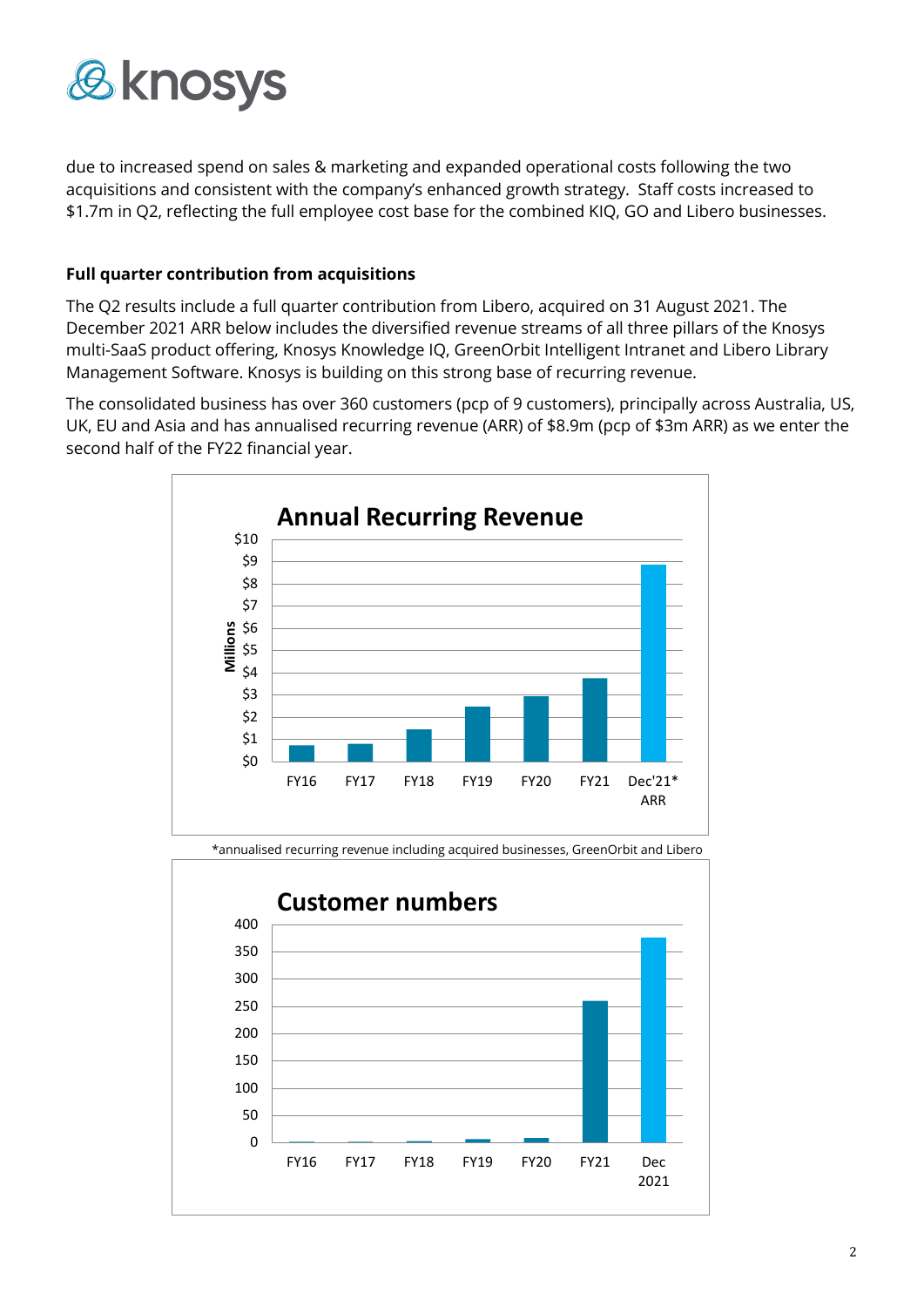

#### **Organic growth**

Knosys had a strong Q2 of new customer wins and a big quarter of tendering activity. In Q2, Knosys secured four new customer wins in Knowledge Management and a 3,500 user expansion from a major banking customer. Together these will contribute an additional \$230K of annualised revenue.

The group continues to experience an improved sales pipeline for enterprise and mid-market prospects despite the impact of COVID-19 and the varying business conditions being experienced across all regions.

GreenOrbit (GO) continued to generate revenue growth through increased ARPU on annual subscription renewals as well as through new customer growth. GO continues to work with its customers to convert users from the legacy Intranet dashboard software to the GO platform. This generates increased ARPU and results in additional service and implementation fees.

The December quarter included the first full quarter contribution from the Libero business. Integration of Libero has progressed well and Libero recurring revenues are running ahead of expectations.

Knosys continued work in Q2 on consolidating its global customer base to a single cloud service provider to improve operating margins and minimise the need for additional cloud resources going forward.

#### **Executing on the enhanced growth strategy**

In November 2021, Knosys released its Growth Strategy Presentation to the market. The Knosys vision is to empower organisations to make smart connections with their information. The market demand for the Knosys portfolio of SaaS solutions is driven by the remote workforce, customer expectations of consistency, content explosion & siloes as well as information governance & compliance.

Knosys estimates the total market opportunity across Employee Experience, Knowledge Management and Library Management solutions to be around \$30B per annum globally.

Knosys strategic goals for 2024 are to:

- Be recognised as a leading vendor with a leadership position in all its solution spaces;
- Grow its global customer base to over 1,000 customers; and
- Have over 1m contracted users.

In order to achieve these goals Knosys will be focused on growing revenue from existing customers, growing new customer revenues in existing geographic markets, growing its brand awareness, expanding its solutions offering and IP and accelerating growth through acquisitions.

Marketing spend in Q2 increased to \$170K, up from \$140K in Q1, to accelerate customer acquisition and revenue growth.

#### **Solid cash position**

The cash balance of \$3.6m at 31 December 2021 reflects the impact of \$0.2m net operational cash inflows for the half year, \$3.2m in investing cash out flows related to acquisitions and \$0.26m in equity contributions from the exercise of options and loan shares. Knosys remains well funded to execute on its growth strategy.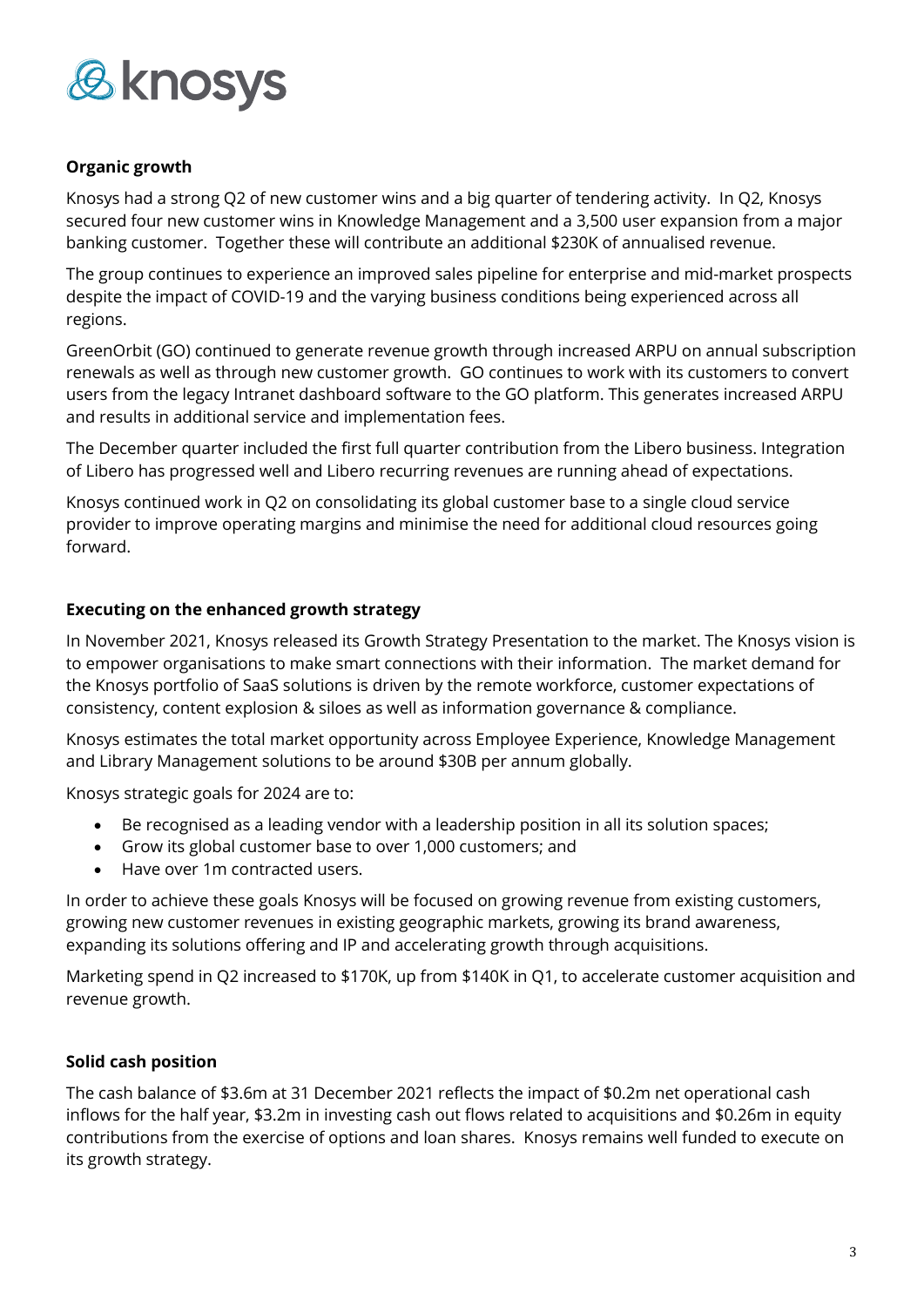

Knosys Managing Director, John Thompson said, "Q2 represents a major operational milestone for Knosys as it is the first quarter which reflects the full contribution from both GreenOrbit and Libero. Both of these acquisitions are performing ahead of expectations with increased ARPU on annual subscription renewals and our ARR has now increased to \$8.9m. In addition, Q2 was a strong quarter of tendering activity for both Knowledge Management and Library Management solutions, so our pipeline for the second half of FY22 is healthy. We continue to assess complementary acquisition opportunities, which could further accelerate our growth in this fast-growing market for digital solutions."

### ABOUT KNOSYS

Knosys is a leading SaaS provider based in Melbourne, with specialist expertise in helping businesses manage information and knowledge. We enable organisations to make sense of information and use it to connect, collaborate and drive strong business outcomes for customers, employees and stakeholders. Our focus is on developing solutions that enable businesses to make the most of information and knowledge assets that sit within their organisation. This currently includes knowledge management, intranet and library management solutions.

"Connecting People and Information"

For further information please contact:

John Thompson, MD Knosys Limited T: +61 3 9046 9700 E: [cosec@knosys.it](about:blank)

OR

Katie Mackenzie Belleview Investor Relations T: 0455 502 197 E: kmackenzie@belleviewir.com.au

*This announcement was approved for release to ASX by the Board of Directors.*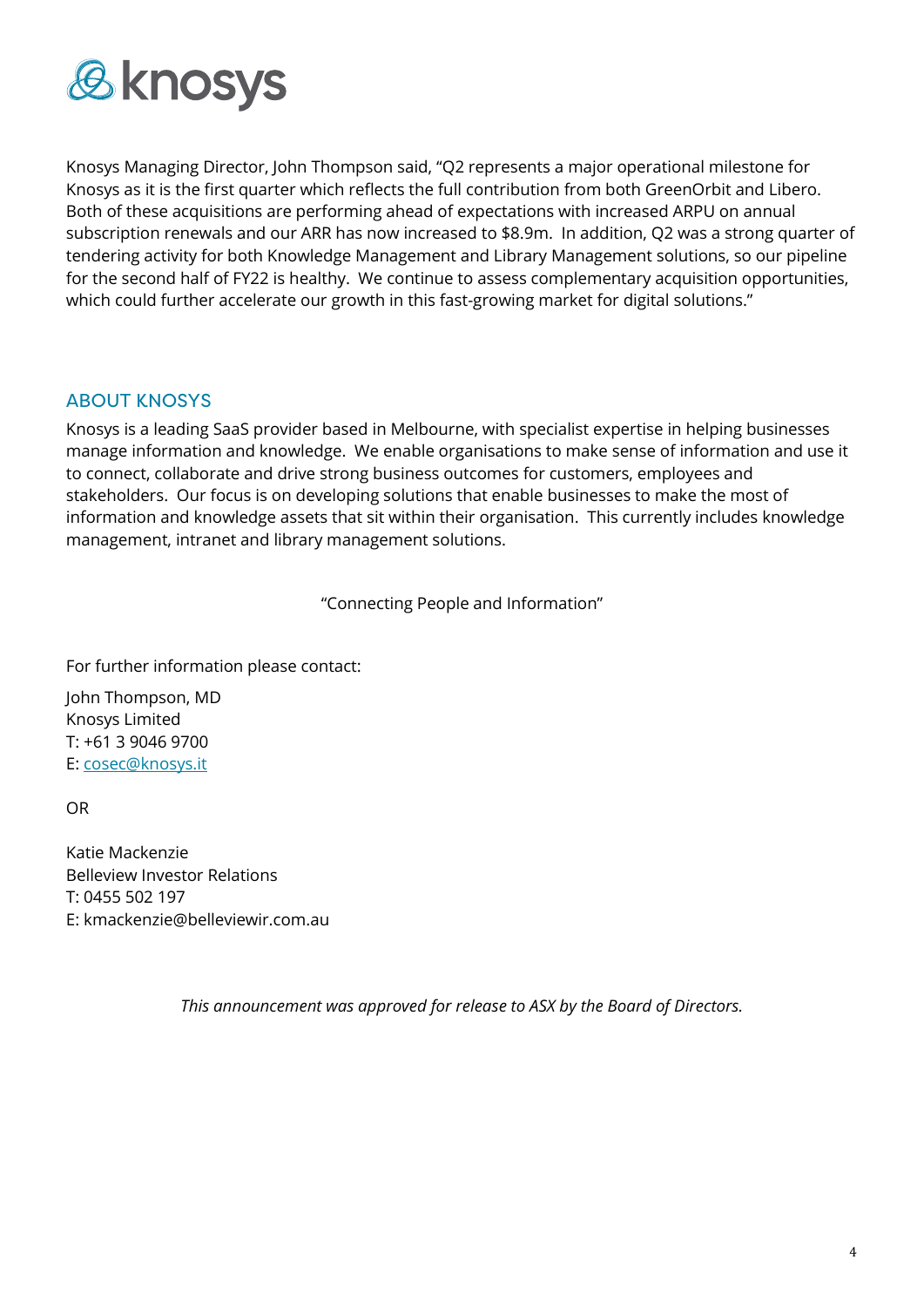## **Appendix 4C**

## **Quarterly cash flow report for entities subject to Listing Rule 4.7B**

#### **Name of entity**

Knosys Limited

**ABN Quarter ended ("current quarter")**

96 604 777 862 31 December 2021

| <b>Consolidated statement of cash flows</b> |                                                     | <b>Current quarter</b><br>\$A'000 | Year to date<br>(6 months)<br>\$A'000 |
|---------------------------------------------|-----------------------------------------------------|-----------------------------------|---------------------------------------|
| 1.                                          | Cash flows from operating activities                |                                   |                                       |
| 1.1                                         | Receipts from customers                             | 1,874                             | 4,824                                 |
| 1.2                                         | Payments for                                        |                                   |                                       |
|                                             | research and development<br>(a)                     | (95)                              | (177)                                 |
|                                             | product manufacturing and operating<br>(b)<br>costs | (312)                             | (554)                                 |
|                                             | advertising and marketing<br>(c)                    | (170)                             | (311)                                 |
|                                             | leased assets<br>(d)                                |                                   |                                       |
|                                             | staff costs<br>(e)                                  | (1,659)                           | (3,059)                               |
|                                             | (f)<br>administration and corporate costs           | (367)                             | (550)                                 |
| 1.3                                         | Dividends received (see note 3)                     |                                   |                                       |
| 1.4                                         | Interest received                                   | 2                                 |                                       |
| 1.5                                         | Interest and other costs of finance paid            | (2)                               | (5)                                   |
| 1.6                                         | Income taxes paid                                   | (6)                               | (12)                                  |
| 1.7                                         | Government grants and tax incentives                |                                   |                                       |
| 1.8                                         | Other (provide details if material)                 |                                   |                                       |
| 1.9                                         | Net cash from / (used in) operating<br>activities   | (735)                             | 163                                   |

| 2.  |     | Cash flows from investing activities |       |      |
|-----|-----|--------------------------------------|-------|------|
| 2.1 |     | Payments to acquire or for:          |       |      |
|     | (a) | entities                             |       |      |
|     | (b) | businesses – net of cash acquired    | (983) |      |
|     | (C) | property, plant and equipment        | (23)  | (36) |
|     | (d) | investments                          |       |      |
|     | (e) | intellectual property                |       |      |
|     |     | other non-current assets             |       |      |

ASX Listing Rules Appendix 4C (17/07/20) Page 1 + See chapter 19 of the ASX Listing Rules for defined terms.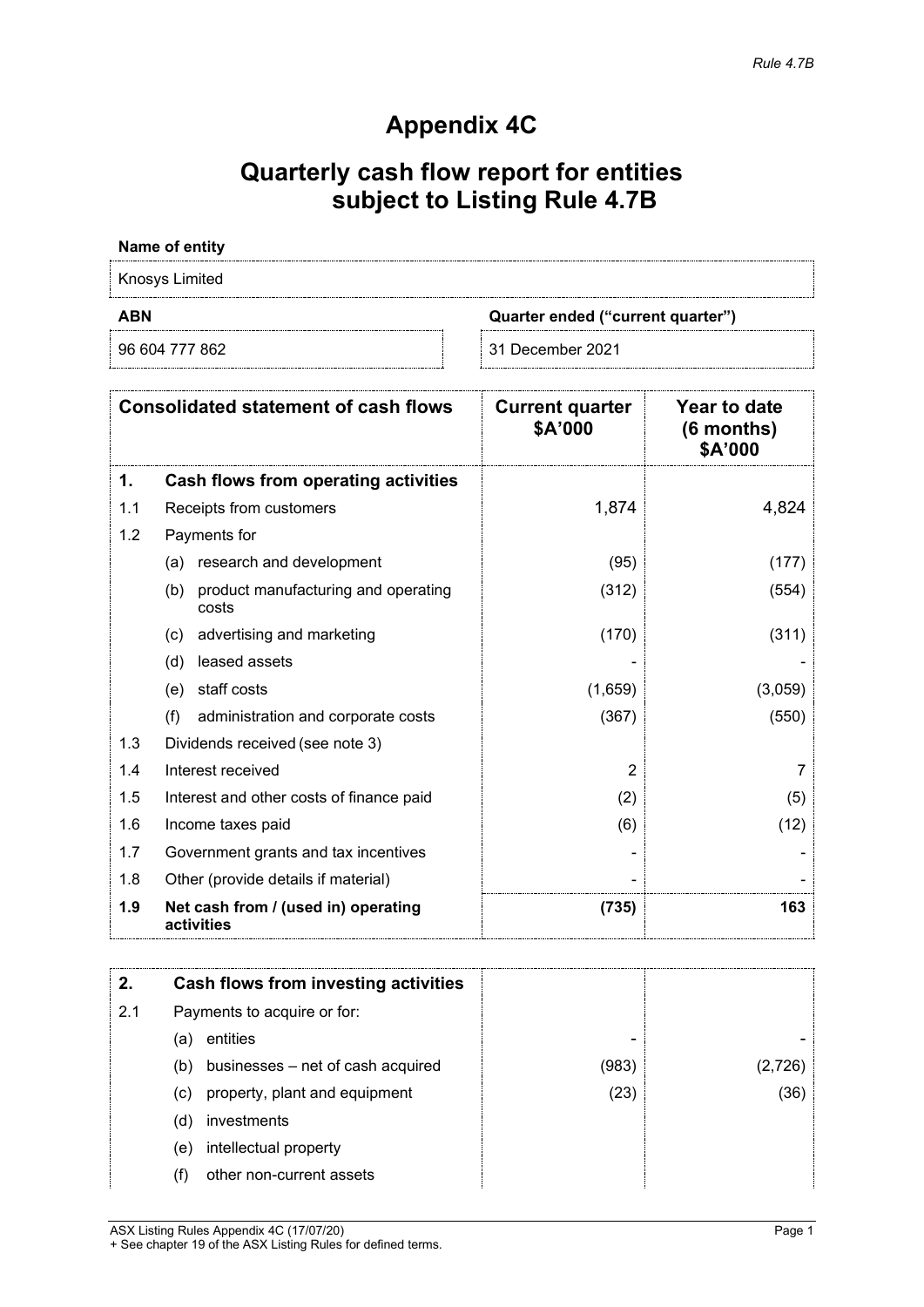|     | <b>Consolidated statement of cash flows</b>       | <b>Current quarter</b><br>\$A'000 | <b>Year to date</b><br>$(6$ months)<br>\$A'000 |
|-----|---------------------------------------------------|-----------------------------------|------------------------------------------------|
| 2.2 | Proceeds from disposal of:                        |                                   |                                                |
|     | entities<br>(a)                                   |                                   |                                                |
|     | (b)<br>businesses                                 |                                   |                                                |
|     | property, plant and equipment<br>(c)              |                                   |                                                |
|     | (d)<br>investments                                |                                   |                                                |
|     | intellectual property<br>(e)                      |                                   |                                                |
|     | other non-current assets<br>(f)                   |                                   |                                                |
| 2.3 | Cash flows from loans to other entities           |                                   |                                                |
| 2.4 | Dividends received (see note 3)                   |                                   |                                                |
| 2.5 | Other – M&A consulting and legal fees             | (164)                             | (504)                                          |
| 2.6 | Net cash from / (used in) investing<br>activities | (1, 170)                          | (3,266)                                        |

| 3.   | <b>Cash flows from financing activities</b>                                                   |      |      |
|------|-----------------------------------------------------------------------------------------------|------|------|
| 3.1  | Proceeds from issues of equity securities<br>(excluding convertible debt securities)          | 266  | 266  |
| 3.2  | Proceeds from issue of convertible debt<br>securities                                         |      |      |
| 3.3  | Proceeds from exercise of options                                                             |      |      |
| 3.4  | Transaction costs related to issues of<br>equity securities or convertible debt<br>securities |      |      |
| 3.5  | Proceeds from borrowings                                                                      |      |      |
| 3.6  | Repayment of borrowings - ROU liability                                                       | (32) | (63) |
| 3.7  | Transaction costs related to loans and<br>borrowings                                          |      |      |
| 3.8  | Dividends paid                                                                                |      |      |
| 3.9  | Other (provide details if material)                                                           |      |      |
| 3.10 | Net cash from / (used in) financing<br>activities                                             | 234  | 203  |

|     | Net increase / (decrease) in cash and<br>cash equivalents for the period |         |       |
|-----|--------------------------------------------------------------------------|---------|-------|
| 4.1 | Cash and cash equivalents at beginning of<br>period                      | 5,303   | 6,532 |
| 4.2 | Net cash from / (used in) operating<br>activities (item 1.9 above)       | (735)   | 163   |
| 4.3 | Net cash from / (used in) investing activities<br>(item 2.6 above)       | (1,170) |       |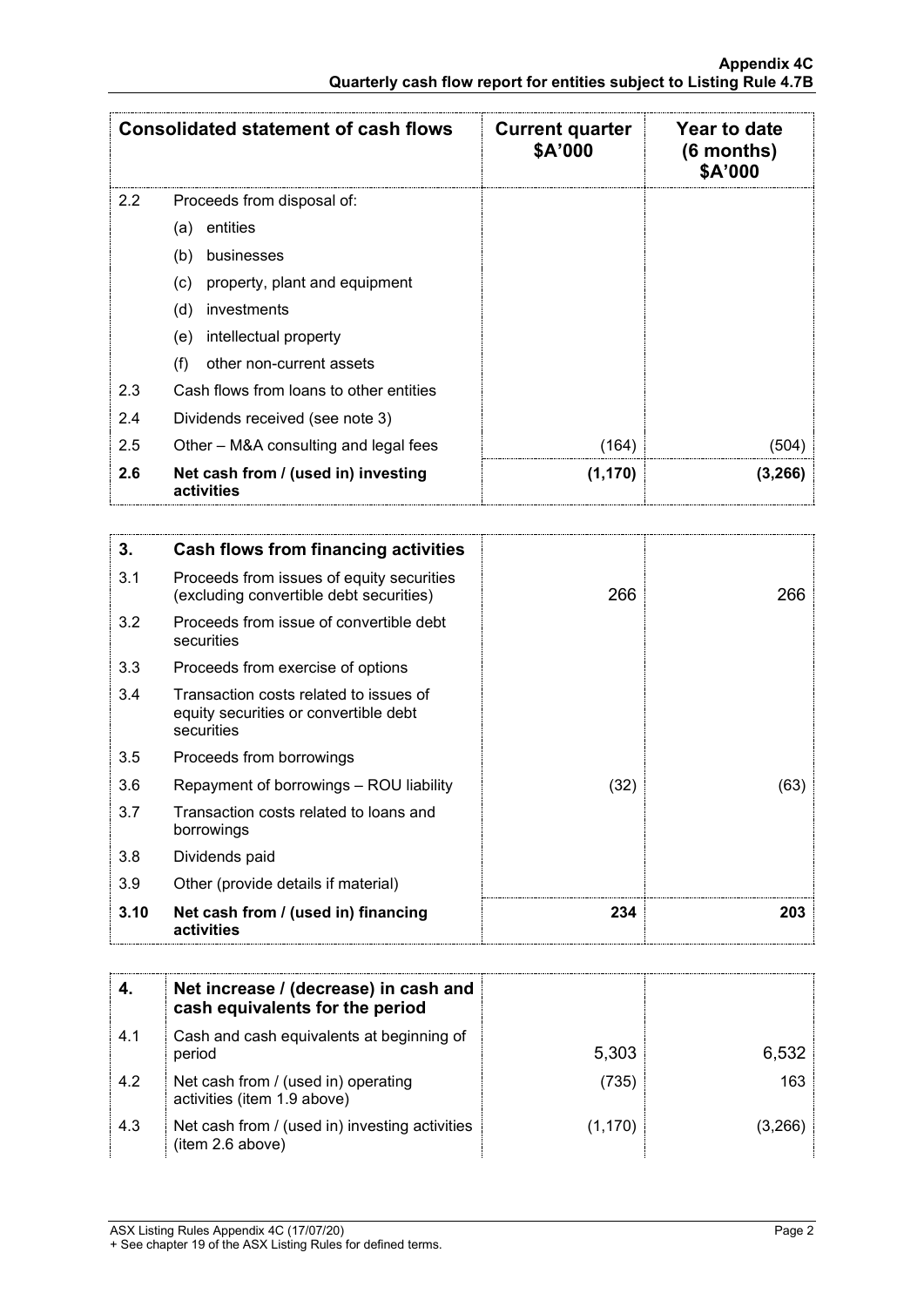| <b>Consolidated statement of cash flows</b> |                                                                     | Year to date<br><b>Current quarter</b><br>\$A'000<br>$(6$ months)<br>\$A'000 |  |
|---------------------------------------------|---------------------------------------------------------------------|------------------------------------------------------------------------------|--|
| 4.4                                         | Net cash from / (used in) financing activities<br>(item 3.10 above) | 234                                                                          |  |
| 4.5                                         | Effect of movement in exchange rates on<br>cash held                |                                                                              |  |
| 4.6                                         | Cash and cash equivalents at end of<br>period                       | 3.624                                                                        |  |

| 5.  | Reconciliation of cash and cash<br>equivalents<br>at the end of the quarter (as shown in the<br>consolidated statement of cash flows) to the<br>related items in the accounts | <b>Current quarter</b><br>\$A'000 | <b>Previous quarter</b><br>\$A'000 |
|-----|-------------------------------------------------------------------------------------------------------------------------------------------------------------------------------|-----------------------------------|------------------------------------|
| 5.1 | <b>Bank balances</b>                                                                                                                                                          | 2.072                             | 2,392                              |
| 5.2 | Call deposits                                                                                                                                                                 | 306                               | 1.665                              |
| 5.3 | <b>Bank overdrafts</b>                                                                                                                                                        |                                   |                                    |
| 5.4 | Other – term deposits                                                                                                                                                         | 1.246                             |                                    |
| 5.5 | Cash and cash equivalents at end of<br>quarter (should equal item 4.6 above)                                                                                                  | 3,624                             | 5,303                              |

|                                                                                                                                                             | Payments to related parties of the entity and their<br>associates                                                  | <b>Current quarter</b><br><b>\$A'000</b> |
|-------------------------------------------------------------------------------------------------------------------------------------------------------------|--------------------------------------------------------------------------------------------------------------------|------------------------------------------|
| 6.1                                                                                                                                                         | Aggregate amount of payments to related parties and their<br>associates included in item 1 – Director remuneration |                                          |
| 62                                                                                                                                                          | Aggregate amount of payments to related parties and their<br>associates included in item 2                         |                                          |
| Note: if any amounts are shown in items 6.1 or 6.2, your quarterly activity report must include a description of, and an<br>explanation for, such payments. |                                                                                                                    |                                          |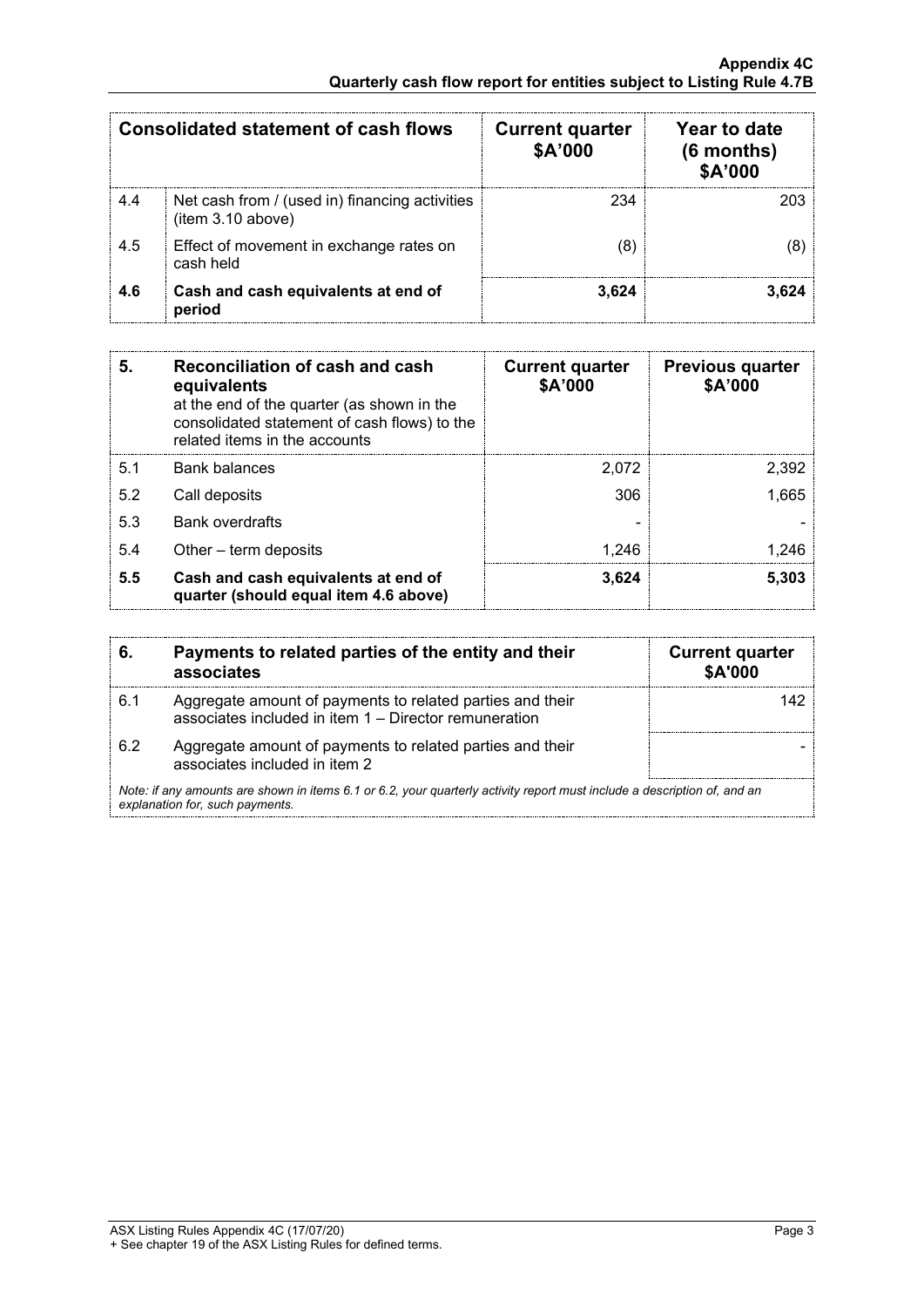| 7.  | <b>Financing facilities</b><br>Note: the term "facility' includes all forms of financing<br>arrangements available to the entity.<br>Add notes as necessary for an understanding of the<br>sources of finance available to the entity.                                                                                                               | <b>Total facility</b><br>amount at quarter<br>end<br>\$A'000 | Amount drawn at<br>quarter end<br>\$A'000 |  |
|-----|------------------------------------------------------------------------------------------------------------------------------------------------------------------------------------------------------------------------------------------------------------------------------------------------------------------------------------------------------|--------------------------------------------------------------|-------------------------------------------|--|
| 7.1 | Loan facilities                                                                                                                                                                                                                                                                                                                                      |                                                              |                                           |  |
| 7.2 | Credit standby arrangements                                                                                                                                                                                                                                                                                                                          |                                                              |                                           |  |
| 7.3 | Other – ROU lease liability (AASB16)                                                                                                                                                                                                                                                                                                                 | 158                                                          | 158                                       |  |
| 7.4 | <b>Total financing facilities</b>                                                                                                                                                                                                                                                                                                                    | 158                                                          | 158                                       |  |
| 7.5 | Unused financing facilities available at quarter end                                                                                                                                                                                                                                                                                                 |                                                              |                                           |  |
| 7.6 | Include in the box below a description of each facility above, including the lender, interest<br>rate, maturity date and whether it is secured or unsecured. If any additional financing<br>facilities have been entered into or are proposed to be entered into after quarter end,<br>include a note providing details of those facilities as well. |                                                              |                                           |  |
|     | The amount above is disclosed under AASB 16. This is the Right of Use lease liability<br>relating to the company's property lease for its head office in Melbourne.                                                                                                                                                                                  |                                                              |                                           |  |

| 8.  | Estimated cash available for future operating activities                                                                                                                                                       | \$A'000 |
|-----|----------------------------------------------------------------------------------------------------------------------------------------------------------------------------------------------------------------|---------|
| 8.1 | Net cash from / (used in) operating activities (item 1.9)                                                                                                                                                      | 735     |
| 8.2 | Cash and cash equivalents at quarter end (item 4.6)                                                                                                                                                            | 3,624   |
| 8.3 | Unused finance facilities available at quarter end (item 7.5)                                                                                                                                                  |         |
| 8.4 | Total available funding (item $8.2 +$ item $8.3$ )                                                                                                                                                             |         |
| 8.5 | Estimated quarters of funding available (item 8.4 divided by<br>item $8.1$ )                                                                                                                                   | 5       |
|     | Note: if the entity has reported positive net operating cash flows in item 1.9, answer item 8.5 as "N/A". Otherwise, a<br>figure for the estimated guarters of funding available must be included in item 8.5. |         |

- 8.6 If item 8.5 is less than 2 quarters, please provide answers to the following questions:
	- 8.6.1 Does the entity expect that it will continue to have the current level of net operating cash flows for the time being and, if not, why not?

Answer: N/A

8.6.2 Has the entity taken any steps, or does it propose to take any steps, to raise further cash to fund its operations and, if so, what are those steps and how likely does it believe that they will be successful?

Answer: N/A

8.6.3 Does the entity expect to be able to continue its operations and to meet its business objectives and, if so, on what basis?

Answer: N/A

*Note: where item 8.5 is less than 2 quarters, all of questions 8.6.1, 8.6.2 and 8.6.3 above must be answered.*